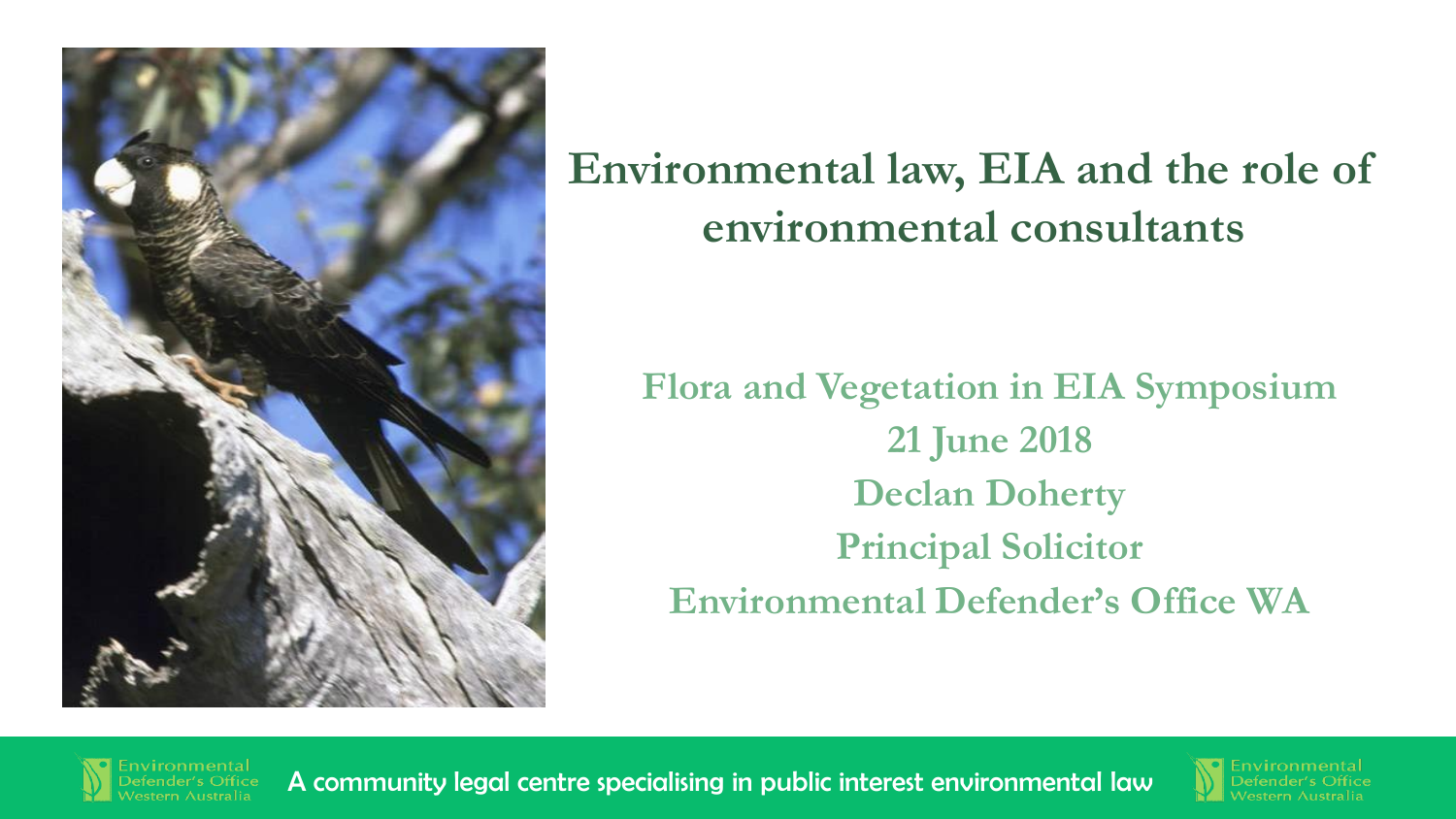#### **EDOWA – the State's public interest environmental lawyers**

- We are a not for profit community legal centre
- Our work public interest environmental law:
	- Litigation and legal advice;
	- Community legal education;
	- Environmental policy and law reform;
	- Fundraising!
- We act for a range of clients:
	- Community groups
	- Large NGOs
	- Traditional owners

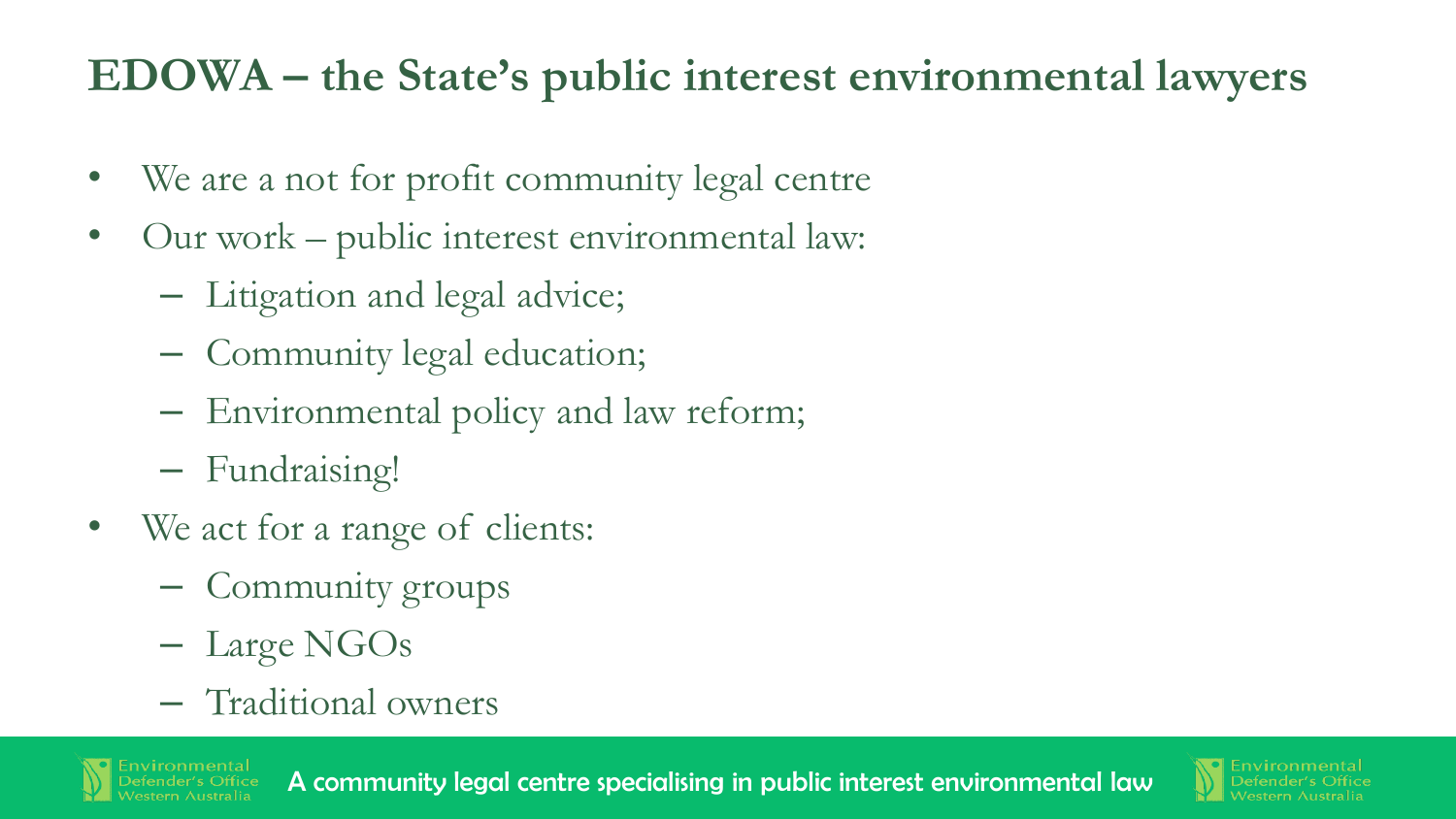# **EDOs across Australia**

- EDOWA founded in 1996
- EDO in every State and Territory (except Victoria)
- EDOs of Australia established in 1996
- Independent but collaborate on issues of national significance (including law reform submissions)



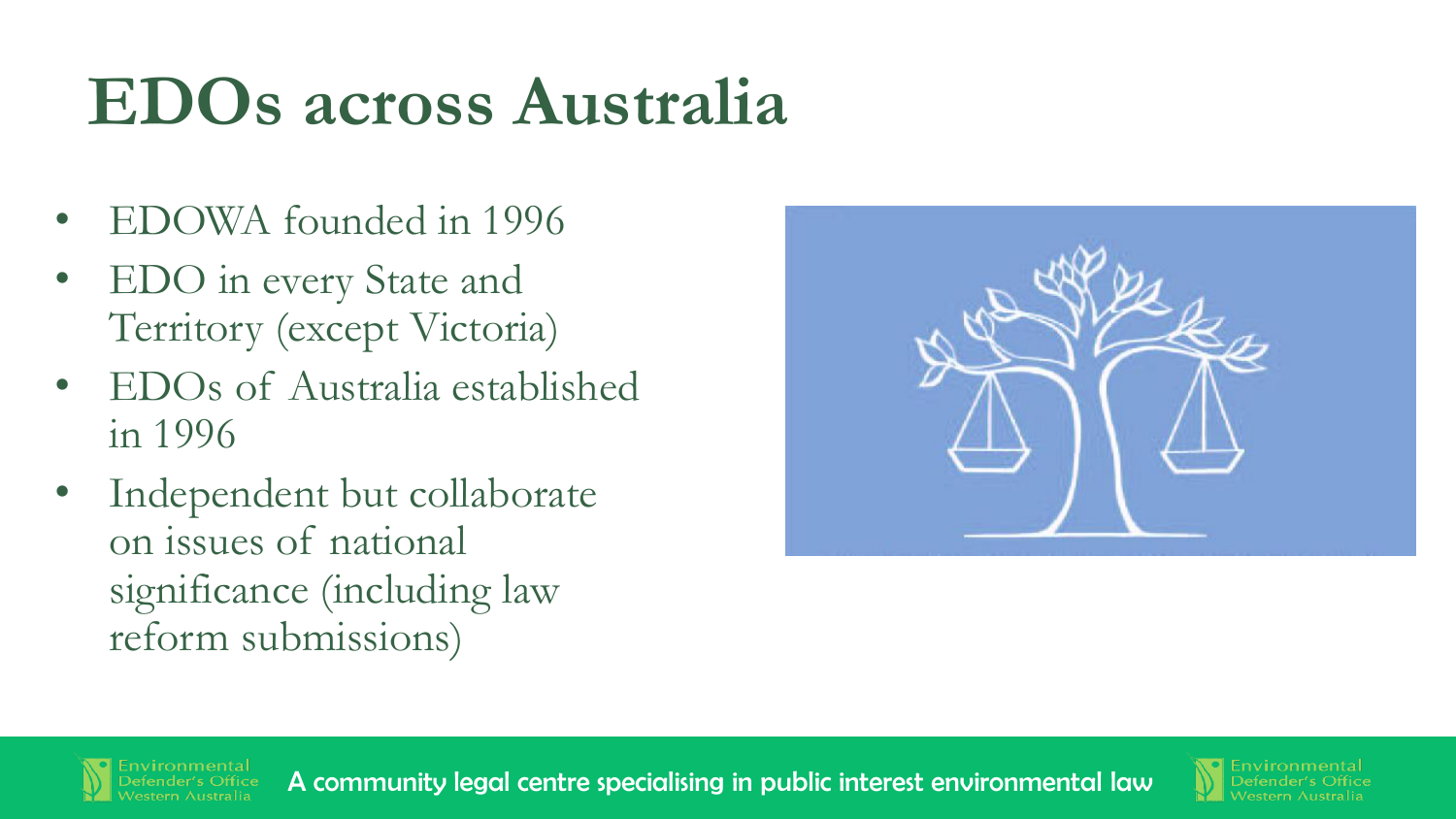**We act for a range of clients on public interest environmental law matters....**

# Environmental NGOs Community



# **WILDFLOWER SOCIETY** OF WESTERN AUSTRALIA

- Local action groups, eg:
	- Esperance
	- Exmouth
	- Albany
	- Dalyellup
- Traditional Owners (eg Kimberley)



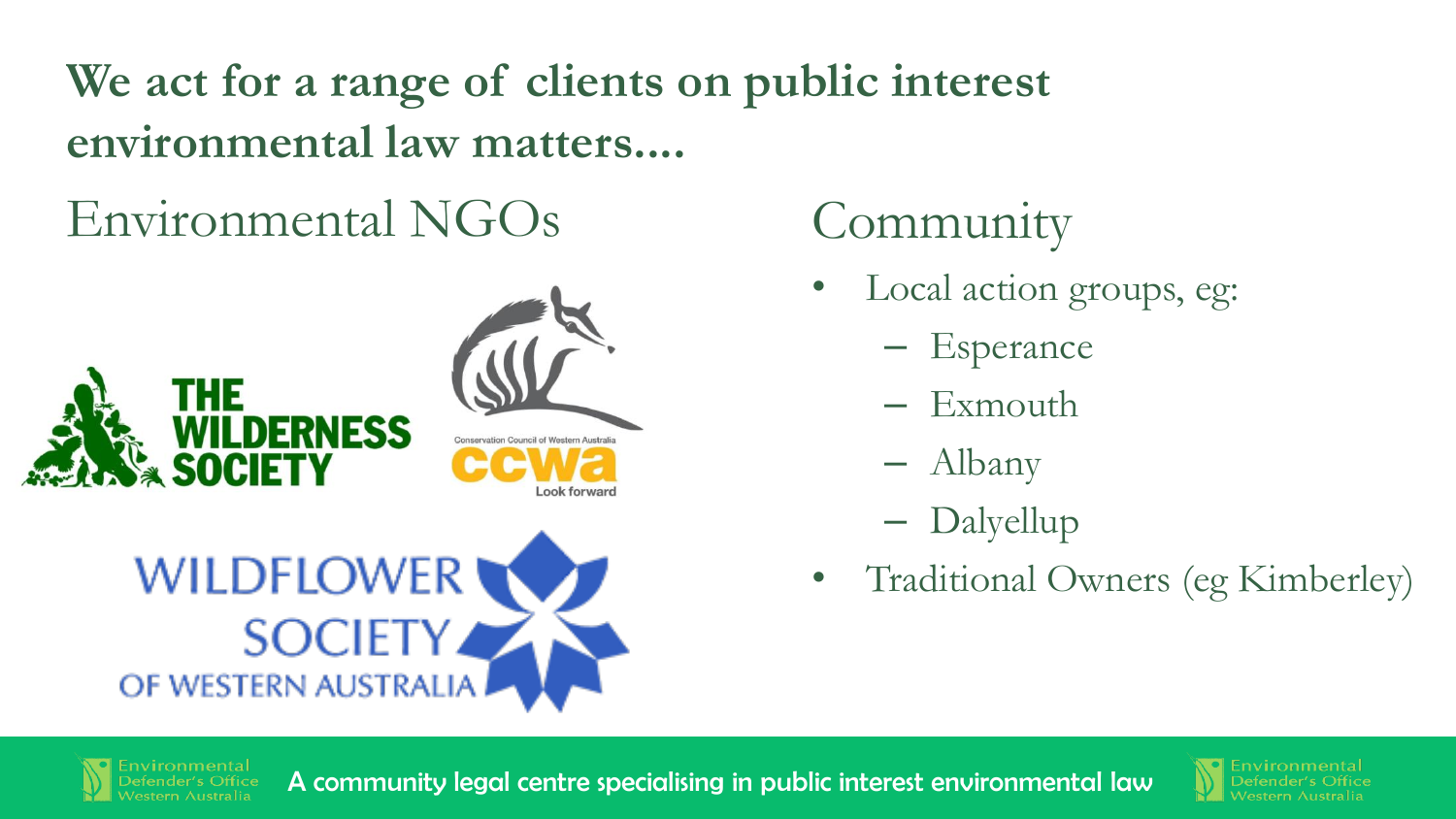#### **What is a public interest environmental law issue?**

- has significance beyond a material or financial interest of a particular person or group
- involves a real threat to environment
- has the capacity to result in good environmental outcomes;
- concerns manner in which the environment is regulated; and
- raises matters regarding the interpretation and administration of the law

**Eg: using the law to protect habitat!** 



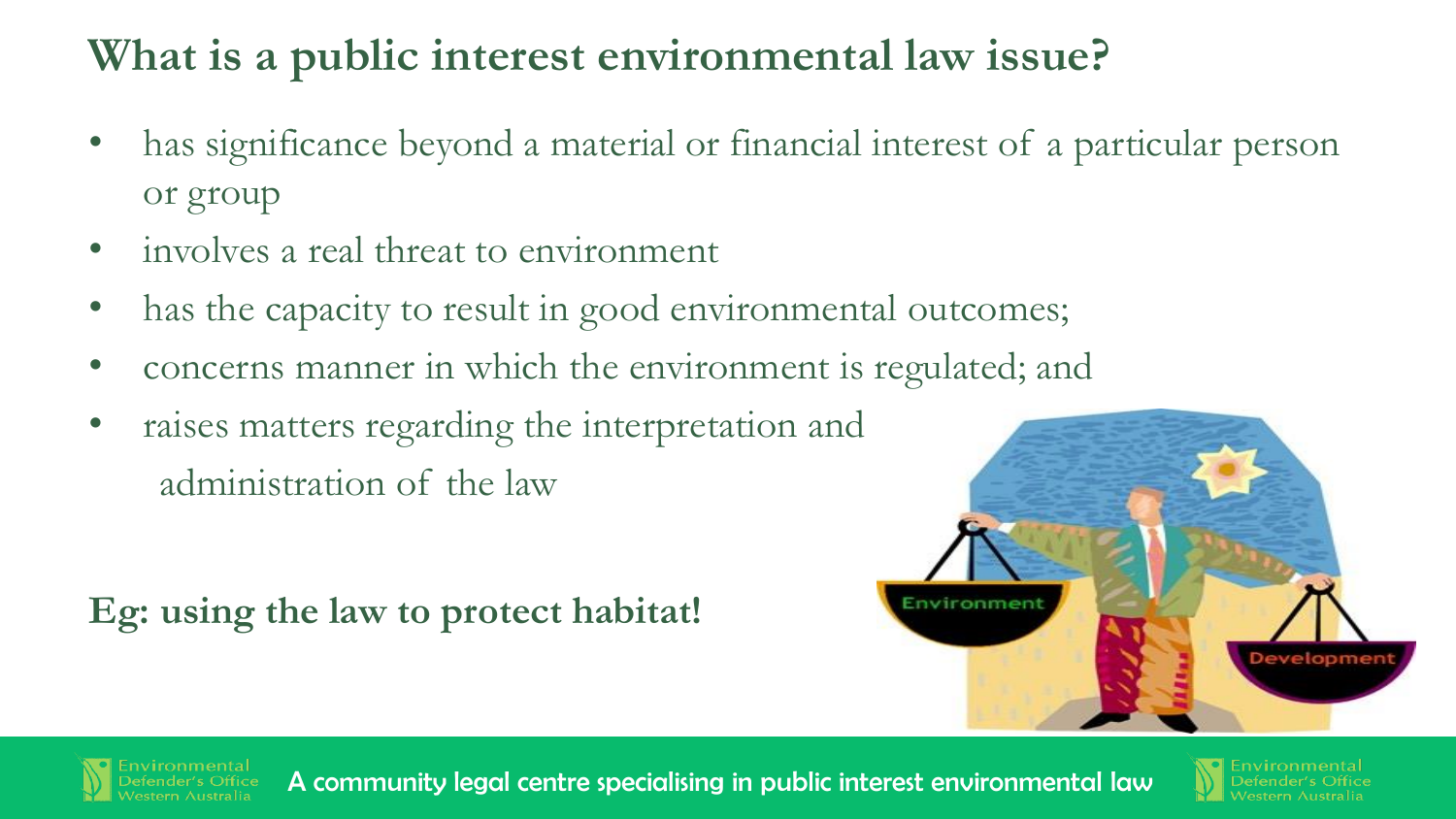## **Some key elements of public interest environmental law**

Not in all jurisdictions (hence the need for reform!)

- Right to access information (not just through FOI)
- Right to have a say (public participation)
- Independent EIA & decision makers
- Right to bring legal action, eg:
	- Merits review
	- Judicial review
	- Civil enforcement
- Mining Act Minister's 'public interest' discretion (eg Helena Aurora Range)
- May involve a specialised court or tribunal
	- In NSW / Qld
	- Not WA (Ministerial appeals instead)



vironmental<br>fender's Office **A community legal centre specialising in public interest environmental law** 

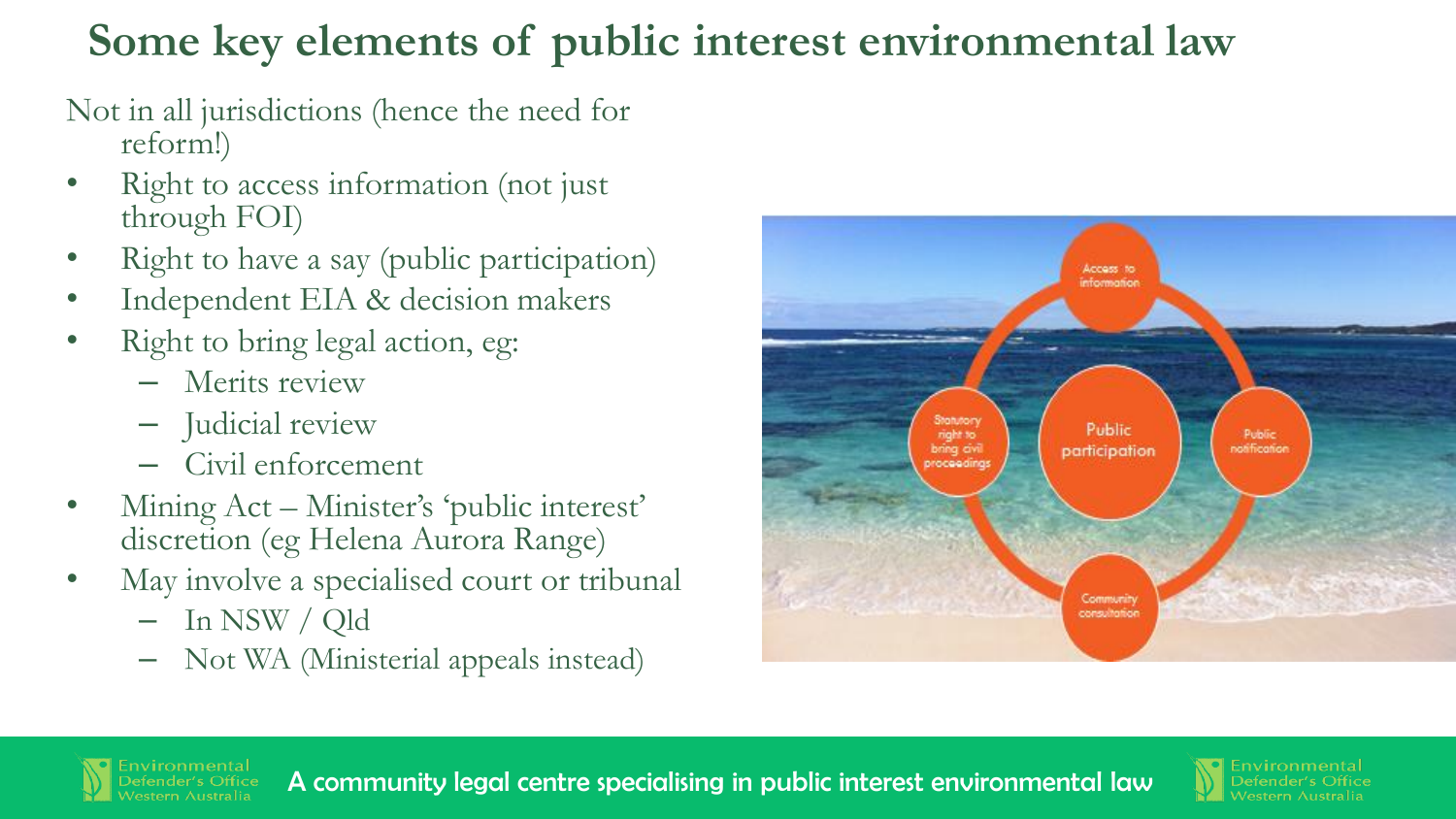#### **Most of these environmental laws will be relevant to the day to day work of botanists or other environmental consultants**

#### **Examples of Laws:**

- **Environmental Protection Act 1986 (WA)**
- **Mining Act 1978 (WA)**
- **Mining Rehabilitation Fund Act 2012**
- **Petroleum & Geothermal Energy Resources Act 1967 (WA)**
- **Planning and Development Act 2005 (WA)**
- **Biodiversity Conservation Act 2006 (WA)**
- **Rights in Water & Irrigation Act 1914 (WA)**
- **Environment Protection and Biodiversity Conservation Act 1999 (Cth)**

#### **Examples of issues:**

- **Illegal land clearing, pollution and environmental harm**
- **Environmental impact assessment**
- **Licensing / works approvals**
- **Environmental considerations in mining, petroleum and resources operations**
- **Planning assessment considerations of environmental**
- **Duties of directors and management of companies**

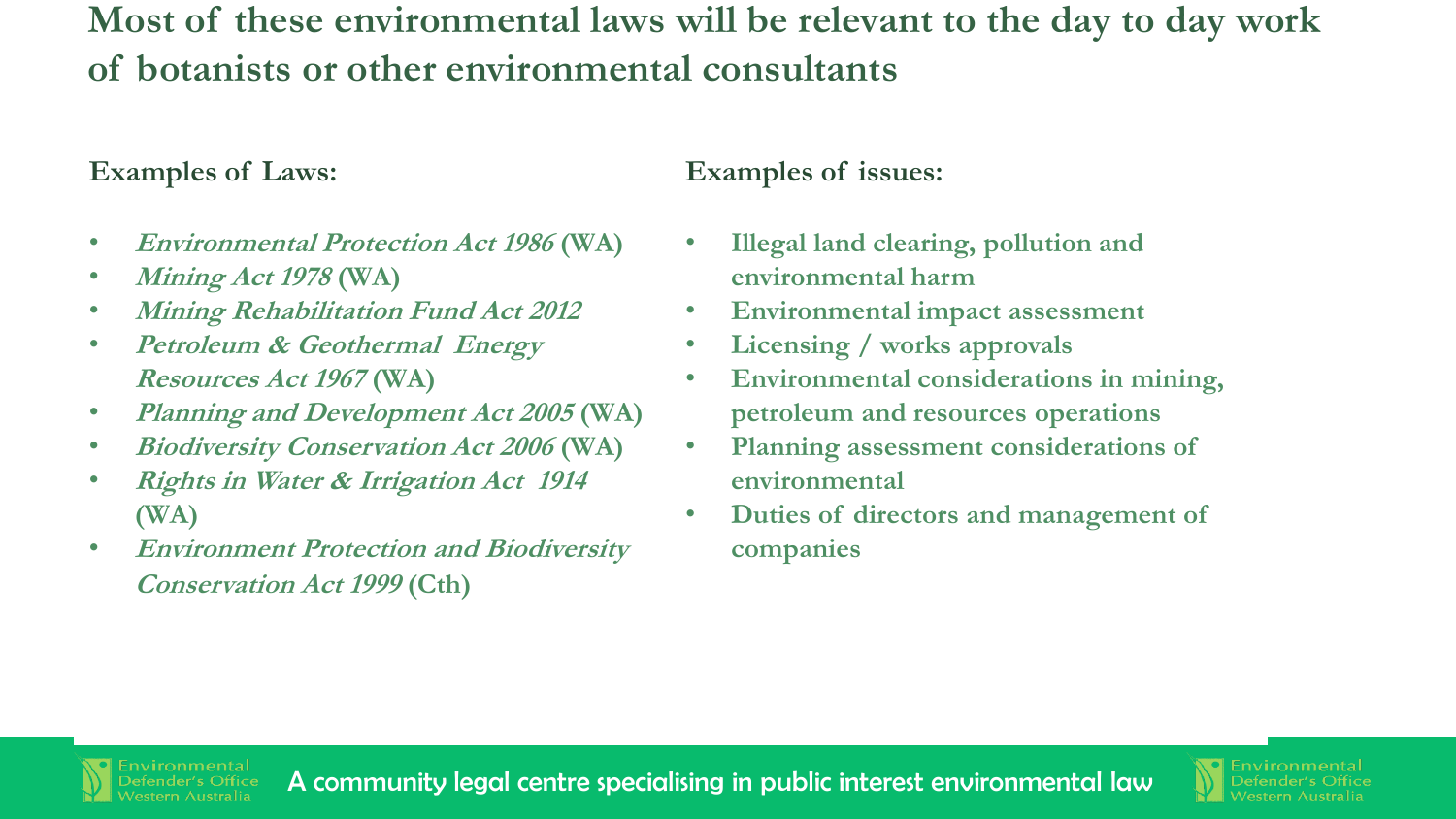## **EP Act – Part IV – A quick EIA refresher!**

- EIA recognised in international, national and State environmental law
- For **proposals** likely to have a **significant** effect on **environment**
- Process:
	- **Referral** to EPA
		- **no requirement on proponent** to refer, but approval provides defences/exemptions to other laws. Also risk others referring.
		- **any person** may refer (incl proponent; 3rd party)
		- **decision maker** "must" refer a "significant proposal" (eg DMIRs)
		- referral not permitted in some cases (eg if already been referred)
	- EPA decides **whether to assess** proposal
		- appeal to Minister
	- **If EPA decides to assess**:
		- all other decision makers are prohibited from issuing approvals until Minister's decision made
		- offence to implement until Minister approves
		- exception to offence: minor and preliminary works can be approved by EPA



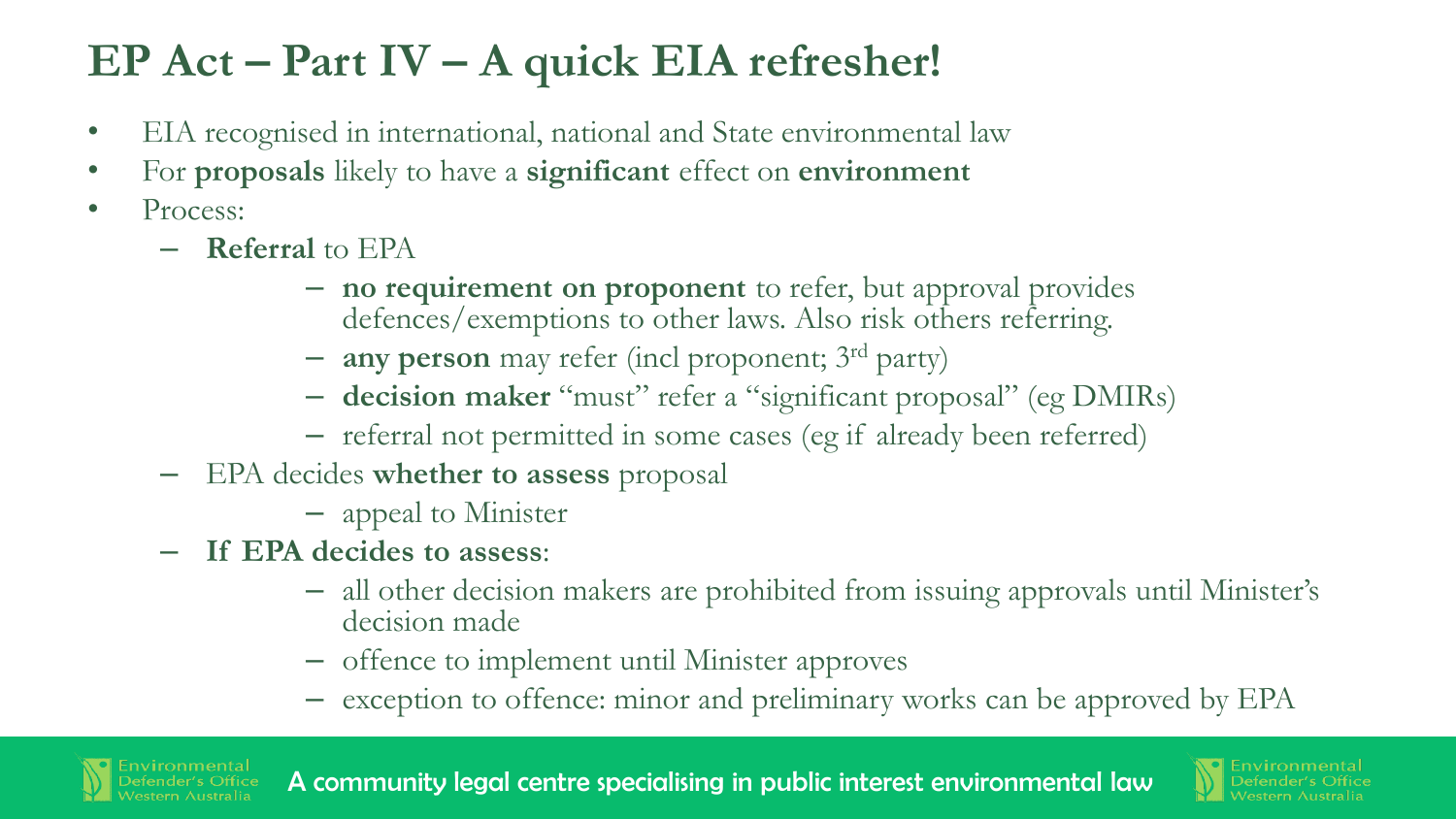#### **EP Act – Part IV – EIA Cont'd**

- EPA sets **"level" of assessment** (eg public review) and scope of assessment
	- Will help define environmental work / studies required to be done
- Proponent (with **advice from botanists and other consultants**) prepares and finalises assessment documents
	- Includes **surveys** and analysis of likely impacts on environment and proposed management measures
	- **public review** / consultation / comments
	- proponent response
- **EPA prepares report** and recommendation for Minister for Environment
	- Environmental issues only (*Coastal Waters case)*
	- Appeal to Minister
- Ministerial and other decision-maker consultation process
	- Can include non-environmental considerations
- Implementation decision and condition setting (**Ministerial Statement**)
	- decision must be consistent with EPA report appeal decision
	- appeal on conditions only (proponent only)

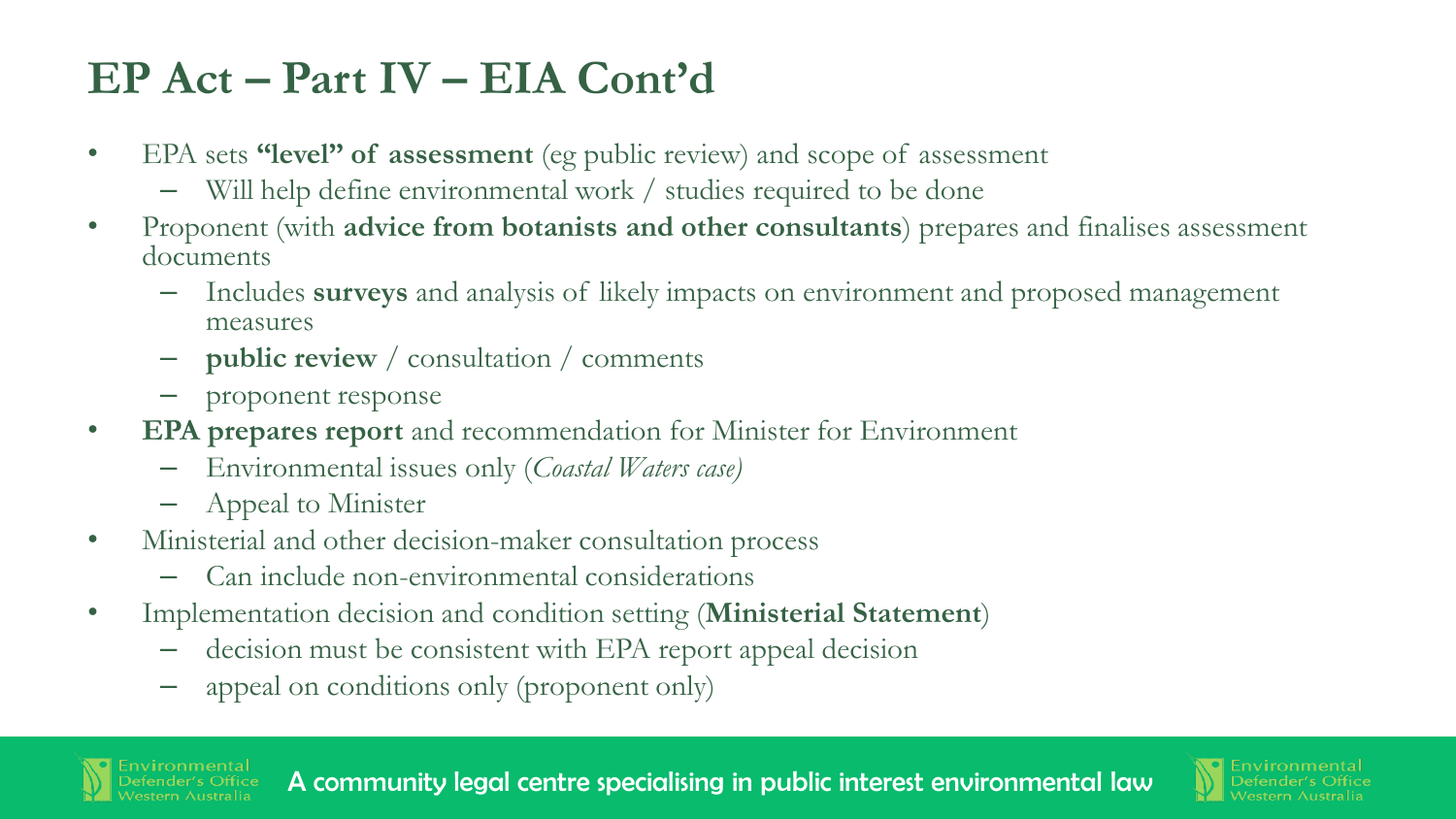## **EP Act – Part V – Native vegetation, licensing and pollution / environmental harm offences**

- Matters regulated or provided for under Pt V:
	- Native vegetation clearing controls (ie Clearing Permits)
	- Works approvals and licences
	- Notes orders and directions (Environmental Protection Notices, Vegetation Conservation Notices, Closure Notices)
	- Pollution; Environmental Harm; Unreasonable Emissions; Waste
- Focus today on clearing permits



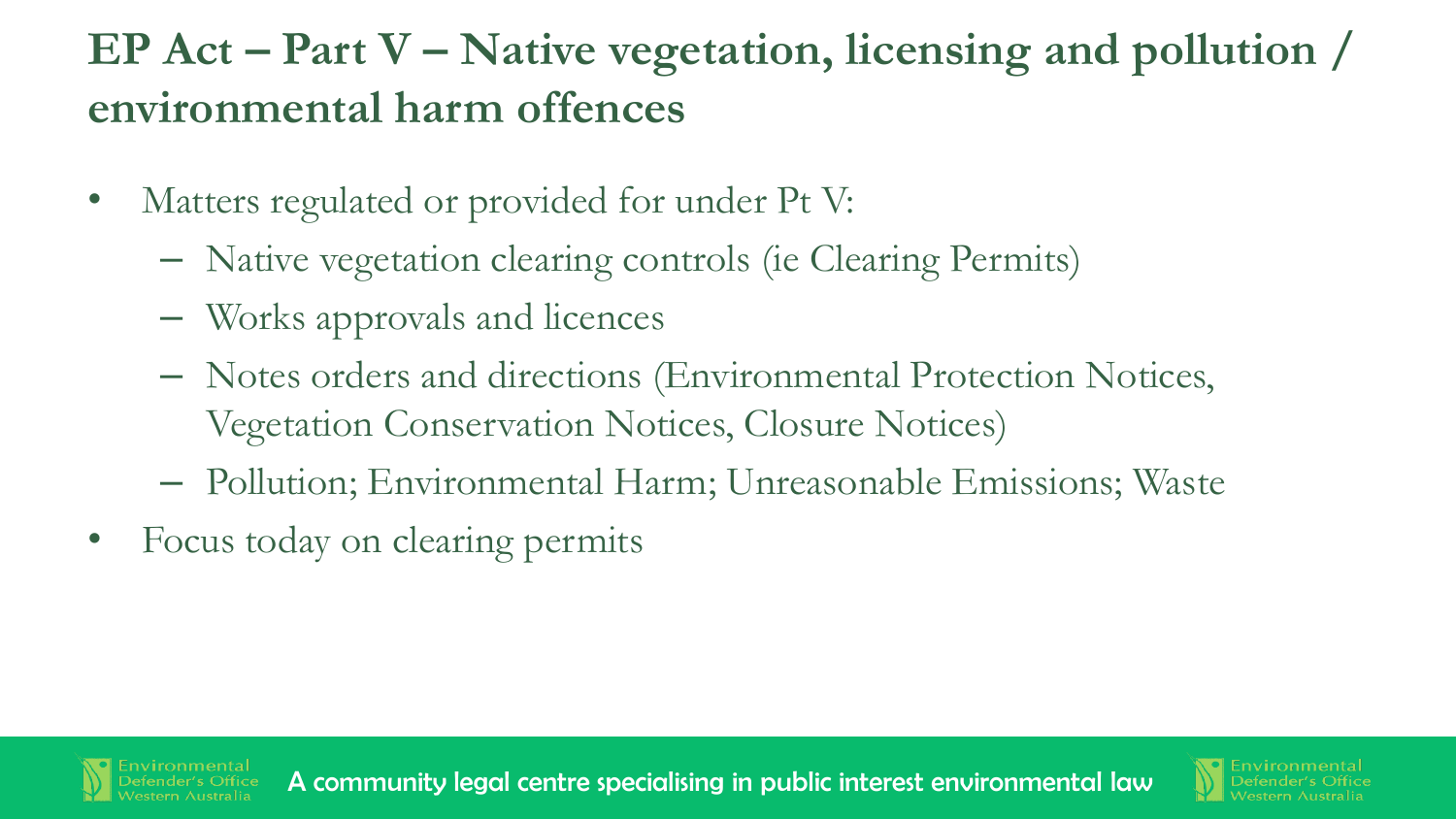#### **EP Act – Part V - Clearing Permits**

**Offence to clear native vegetation unless:**

- have clearing permit; or
- exemption under EP Act; or
- exemption under EP Regs (do not apply in environmentally sensitive areas)



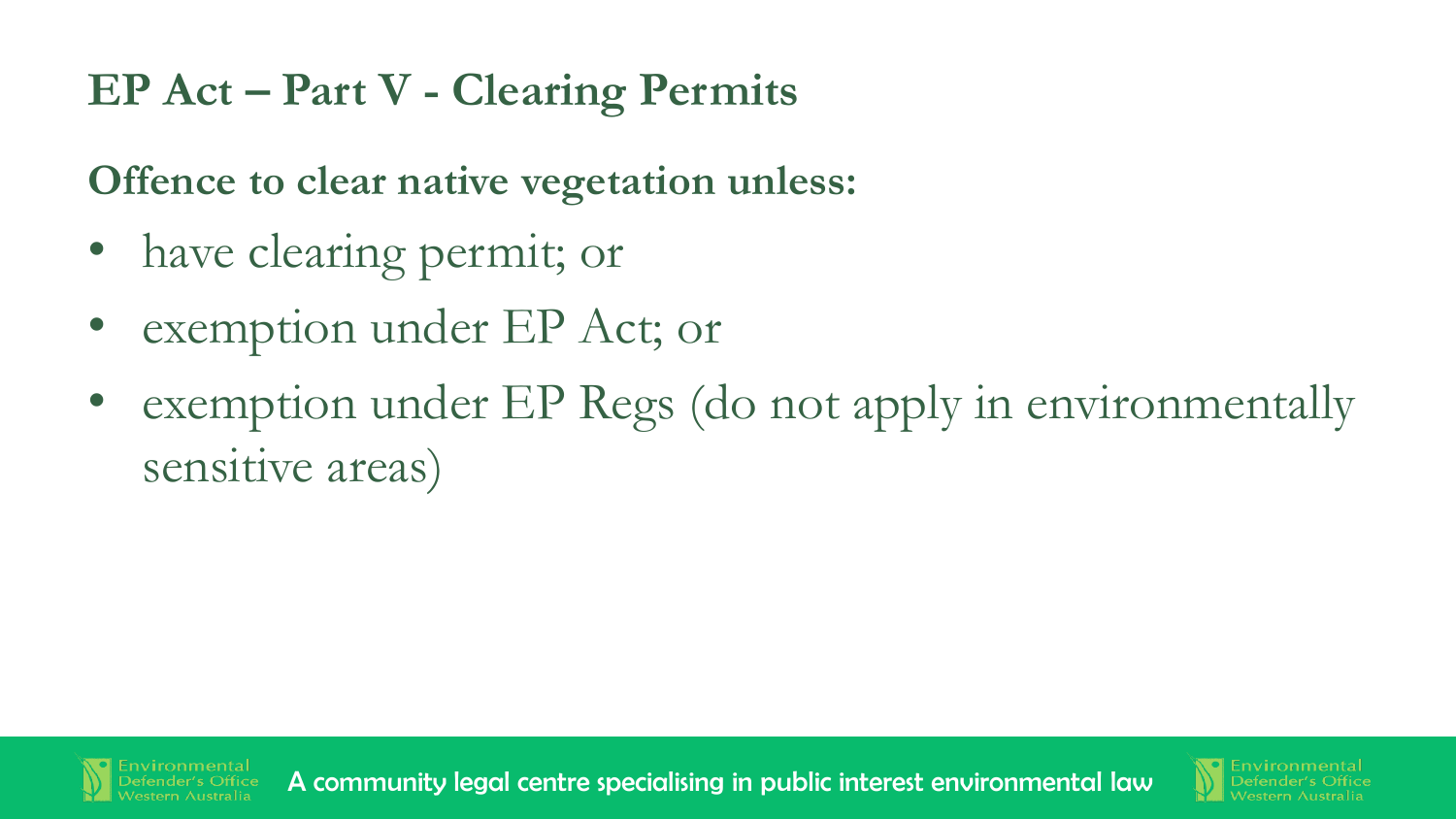#### **EP Act – Part V - Clearing Permits**

- Applications assessed by DWER / DMIRS (depending on activity)
- Permit assessment reliant on quality of survey information and analysis of this information
- Dept must "have regard to...the clearing principles"
- Clearing Principles EP Act, Schedule 5:
	- Circumstances in which native vegetation "should not be cleared"
- DWER / DMIRS' assessment as to whether clearing is at variance with clearing principles will depend on quality of information before it (including survey information)
- Written reason if approved clearing "seriously at variance" with a clearing principle

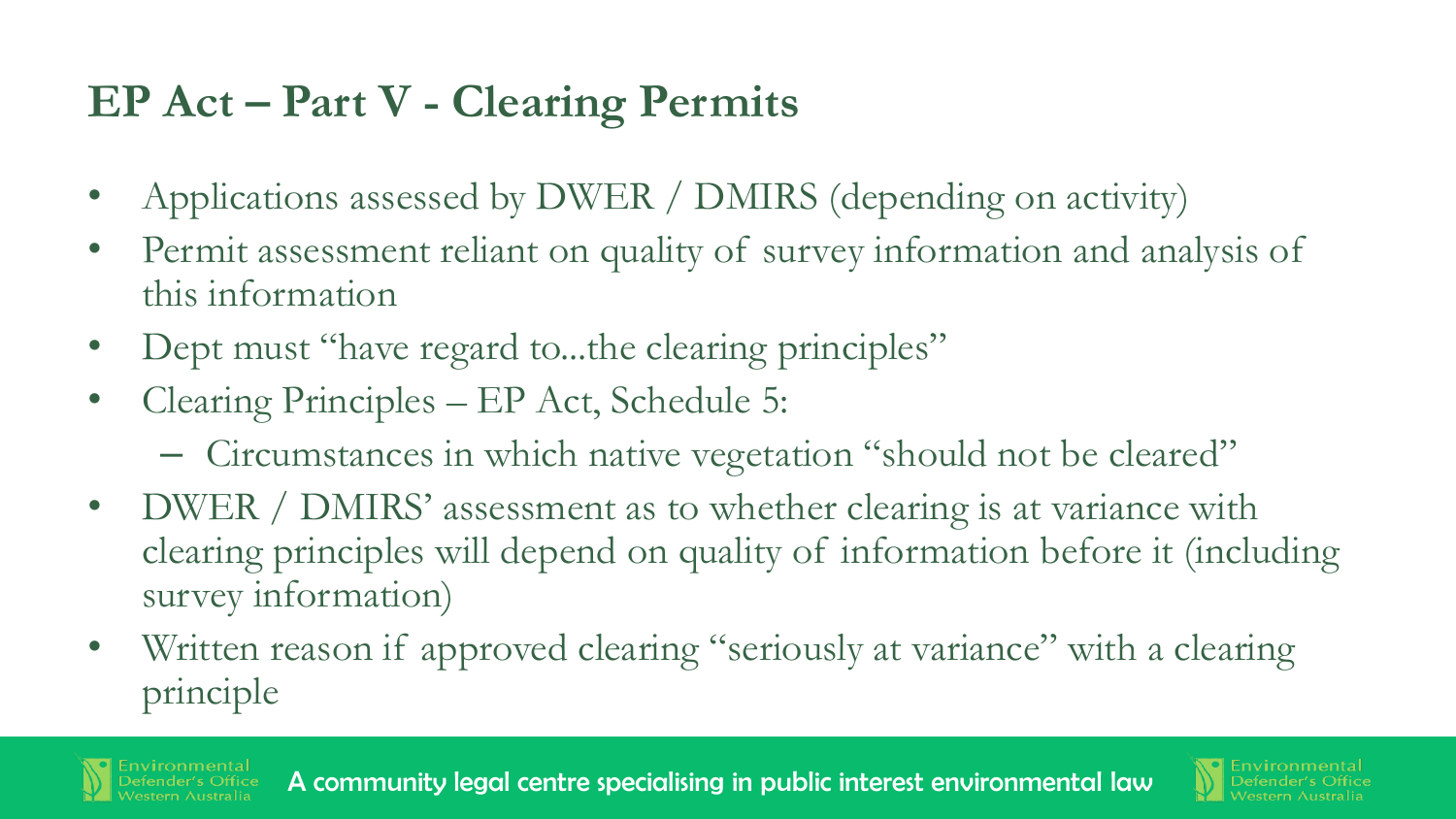#### **Some examples of the Clearing Principles – Sch 5, EP Act**

Native vegetation should not be cleared if —

- it comprises **a high level of biological diversity**; or
- it comprises the whole or a part of, or is necessary for the maintenance of, a **significant habitat for fauna** indigenous to Western Australia;
- it includes, or is necessary for the continued existence of, **rare flora**;
- it comprises the whole or a part of, or is necessary for the maintenance of, a **threatened ecological community**;
- it is significant as a **remnant of native vegetation** in an area that has been extensively cleared;
- it is growing in, or **in association with**, an environment associated with a **watercourse or wetland**;
- the clearing of the vegetation is likely to have an impact on the environmental values of any **adjacent or nearby conservation area**;

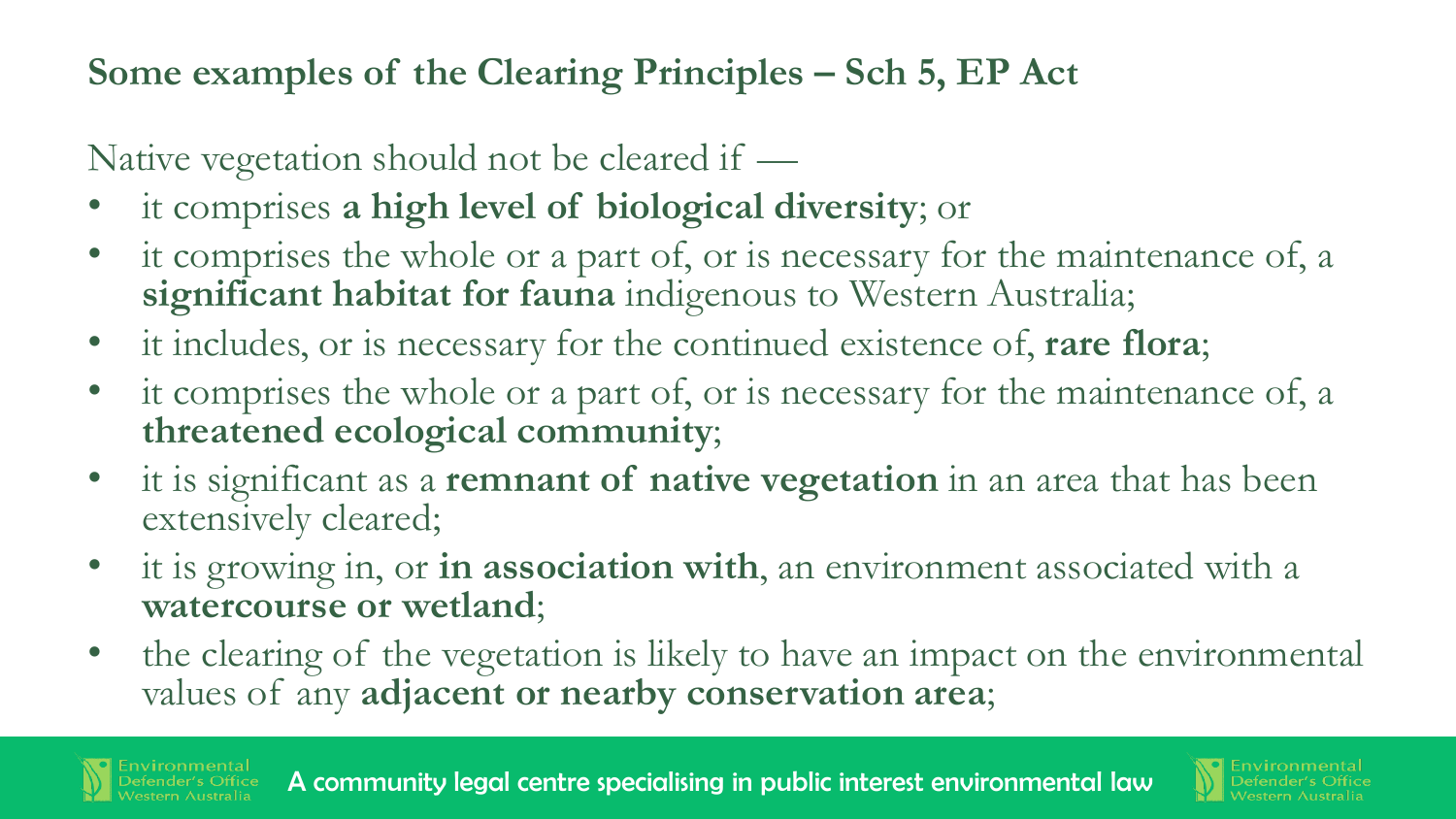#### **The role and importance of surveys in these EP Act processes**

- Provide crucial information to inform the EPA and other decision makers (including the Minister) in the environmental impact assessment clearing permit process.
- Key decisions relying on good environmental information such as:
	- Whether a proposal should be assessed
	- Level of assessment
	- Recommendation as to approval
	- Approval (or not!) and conditions to be applied
	- Information for appeals
	- Whether a clearing permit required (or exemption)
	- How do survey results inform assessment against clearing principles?
- These processes, which are implemented through the law, are reliant on quality and accurate information
- Public process therefore not just the client that reviews and relies on the information

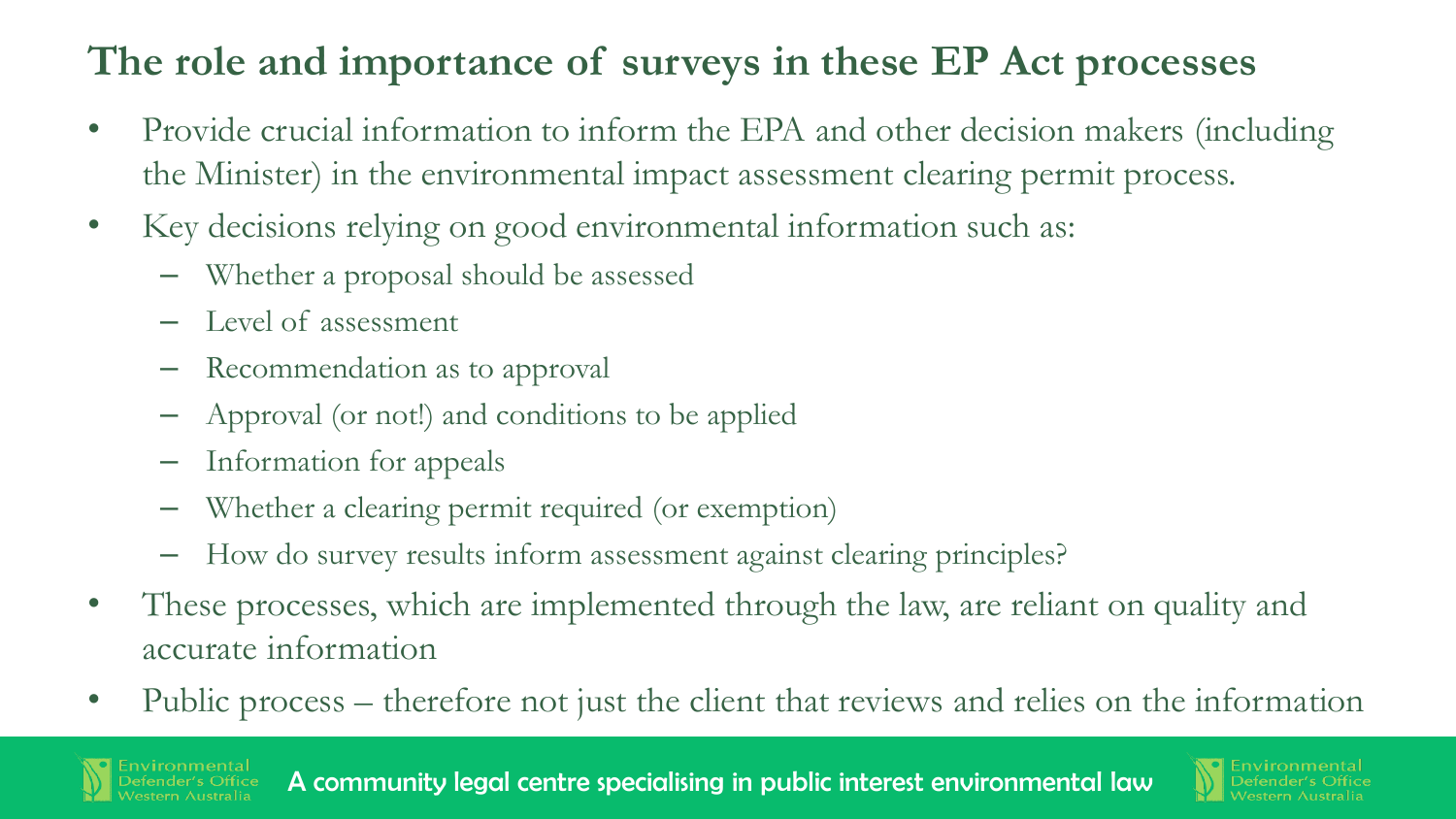#### **Legal and other considerations for surveys**

- Are you obtaining an "approval" or undertaking an "assessment"?
	- **Hint:** EP Act, Part IV entitled: "Environmental Impact Assessment"
- Who is the survey being undertaken for and who will <u>rely</u> on the survey information?
	- client vs EPA vs broader public
- There are a range of interests which environmental studies are likely to affect, and conflict with.

"It is conceivable that an environmental study may have to take into account each of these interests in a way that satisfies the contractual responsibilities of the consultant to their client but also any statutory and common law responsibilities of a wider nature"

(**Fisher DE: "Legal Pitfalls for Environmental Consultants", EPLJ**)

- Whether they are entitled to or not, numerous parties may rely on survey / assessment information:
	- Land owner; purchaser; lender; insurer; developer of resource; government; community; potential objectors etc etc
- What are client imperatives? Approvals; cost; quality; schedule; reputation; social licence?

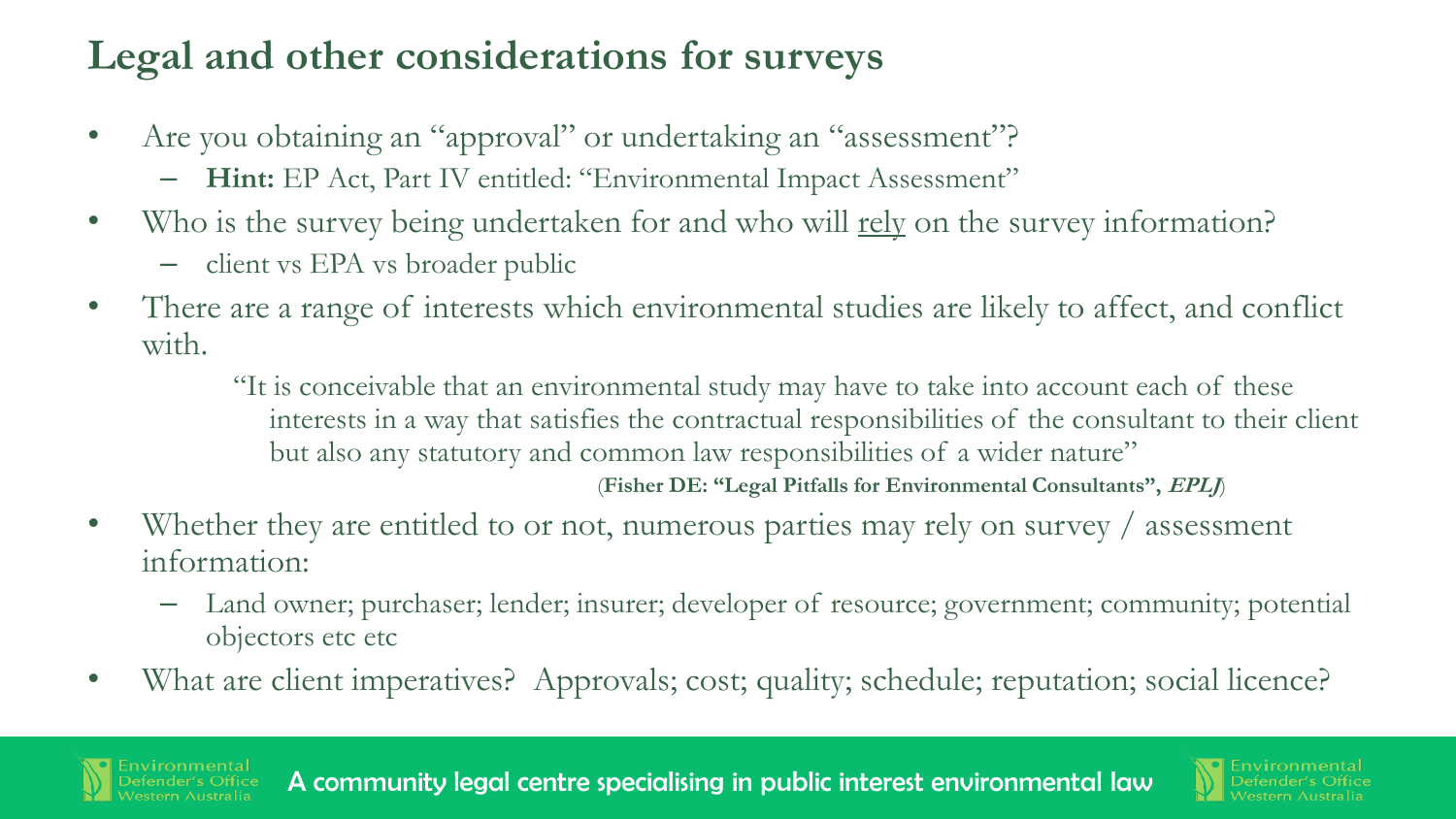## **Legal and other considerations for surveys**

- Ethics and codes of conduct are often grounded in or guided by law
	- **ECA Code of conduct**, examples!
		- 2. The responsibility of members to the community will come before their responsibility to the profession, to sectional or private interests, or to other consultants
		- 4. Members will not condone misrepresentation or misuse of work they have carried out or directed;
		- 6. Members will uphold the honesty, standing and dignity of the profession in all matters
		- 7. Members will maintain their skills and knowledge throughout their careers;
		- 8. Members will only practice in areas in which they are competent.
- Legal example EP Act, s112:

 "A person who, in purporting to comply with a requirement made by or under this Act to give information to the Authority, the CEO, an authorised person or an inspector or a police officer, **gives or causes to be given information** that to his knowledge is **false or misleading** in a material particular commits an offence."

• Implications for false / misleading survey information? (case examples to come!)

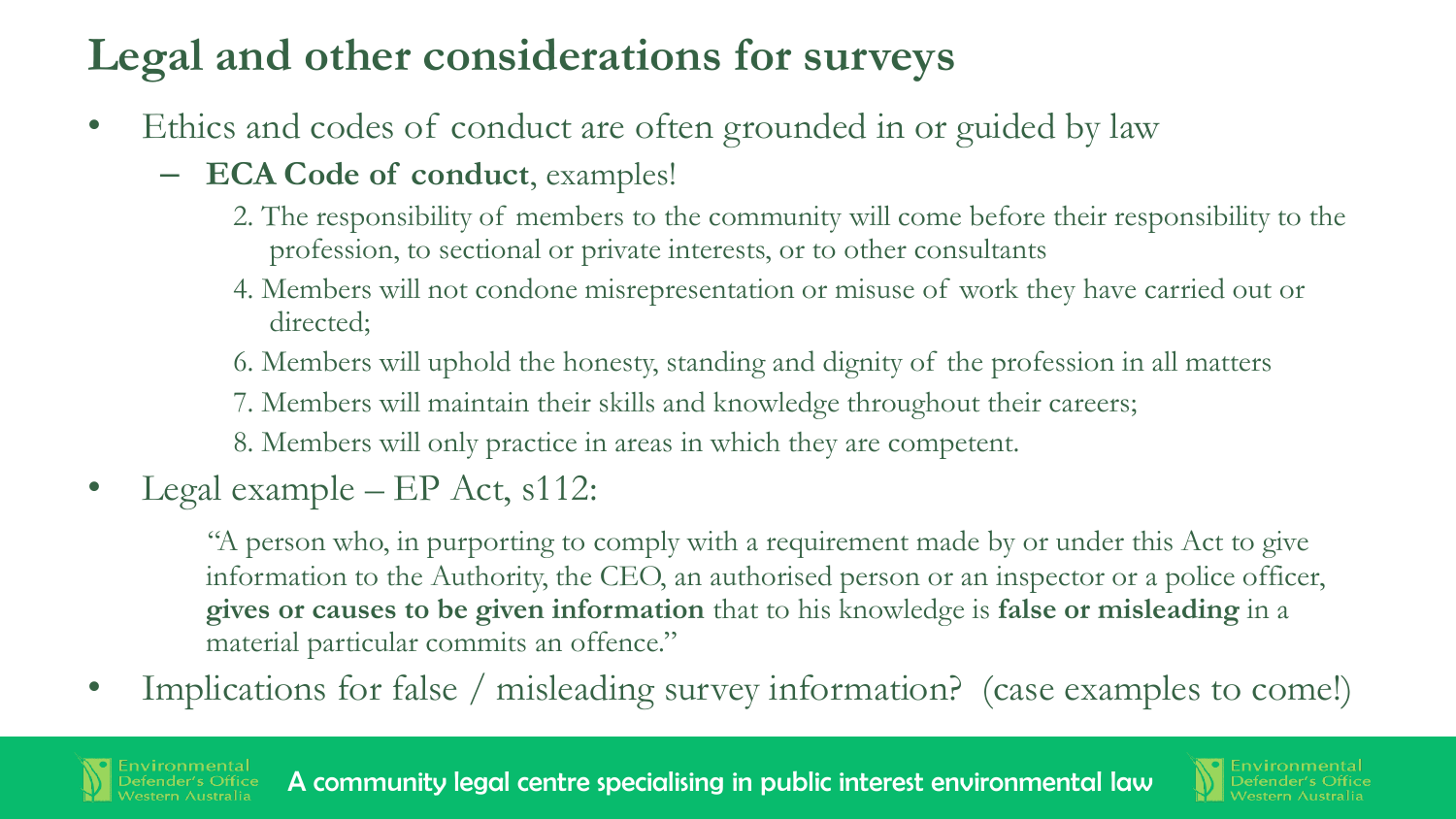#### **Some risks for incomplete / inadequate surveys**

- Longer assessment / approval time
- Loss of public confidence / licence to operate for client (developer)
- Appeals
- Reputation of consultant with regulator / potential clients / public
- Requirement for changes to approvals / Minister "call in" power if unforseen environmental impact

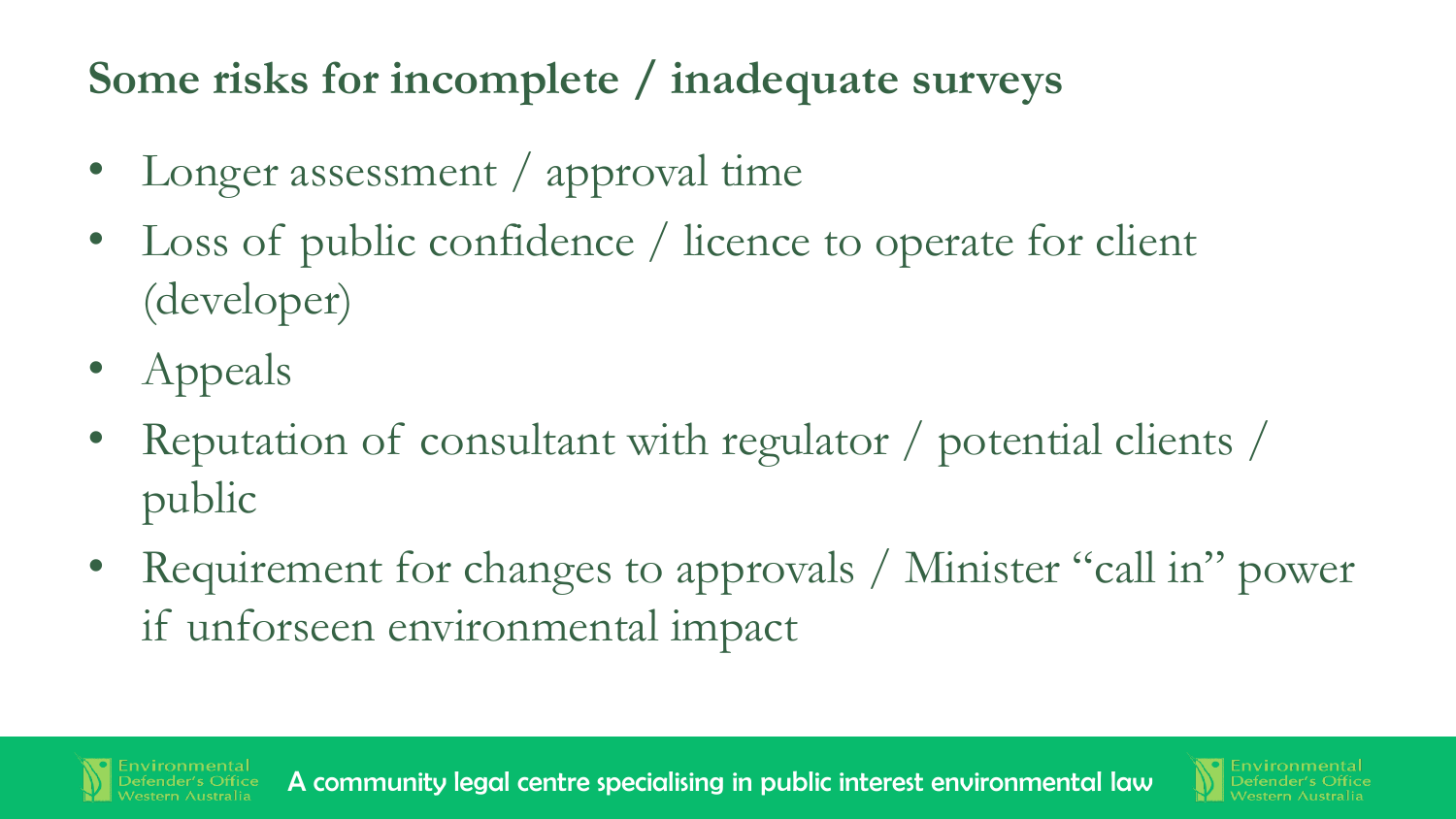## **Case study:** *DECC v Orogen Pty Ltd [2010] NSWLEC 144*

- Environmental consultant advice on approvals for project
- Consultant (and client) guilty of providing incorrect advice to regulator under *National Parks and Wildlife Act* (NSW)
- Failed to advise developer that koala habitat could not be cleared without licence
- Clearing occurred without licence (3.7ha of high quality koala habitat and narrowed a koala habitat corridor link)
- Court penalty:
	- Fine, costs of litigation and requirement to undertake koala habitat mapping (cost \$150k).
	- Publication of decision in several newspapers
- Justice Pain:
	- "The offences underscore the importance of consultants… advising those engaged in the property development process to ensure they undertake work only within their area of competence. I surmise that these prosecutions will provide an important signal to those engaged in similar activities of the need to ensure that correct advice is given."

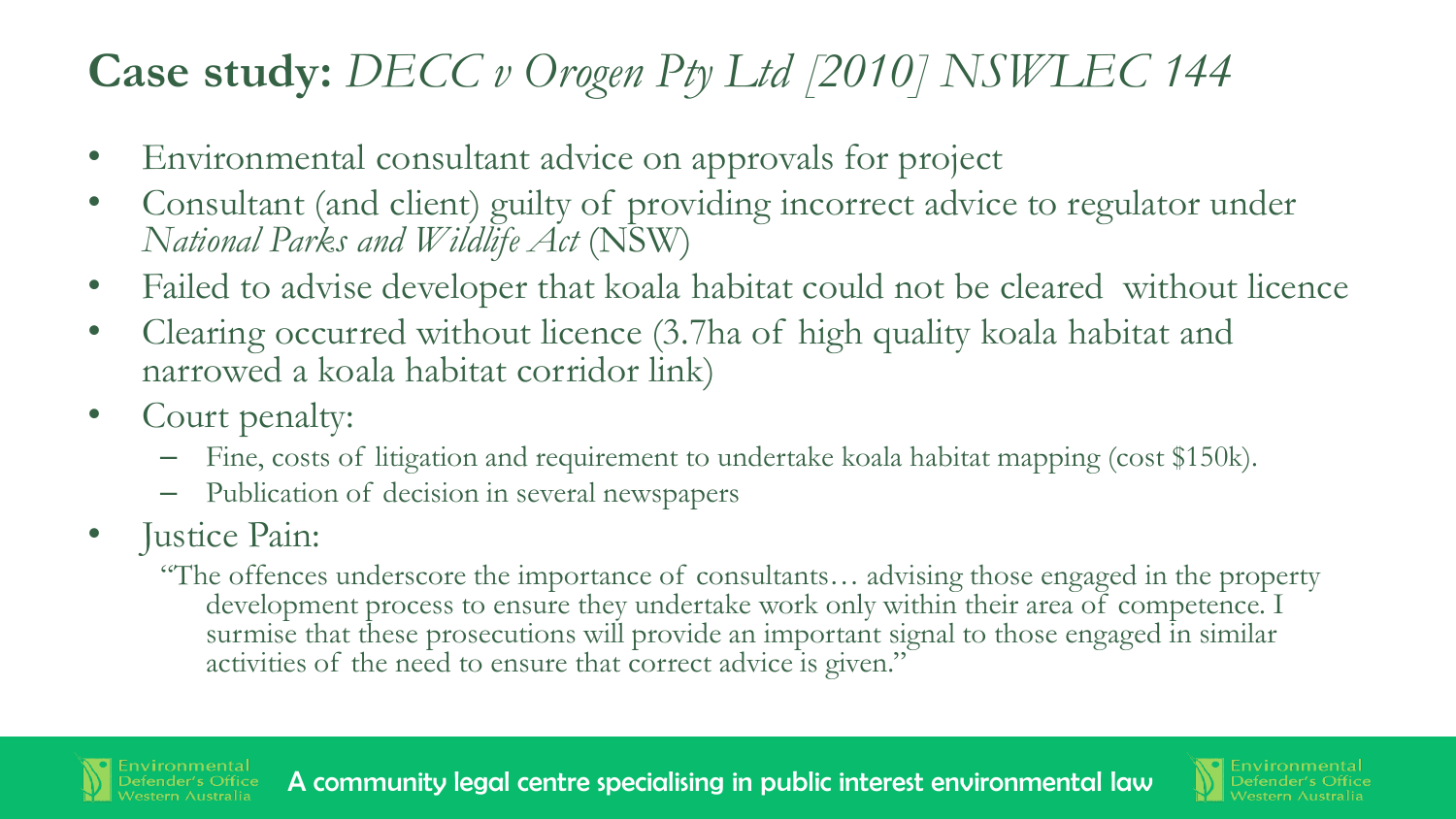#### **Case study: Environment Protection Authority v Aargus Pty Ltd** [2013] NSWLEC 19

- Property owner in western Sydney required additional topsoil for landscaping project
- Local council officers inspected stockpiles of imported soil and observed construction and demolition waste and suspected asbestos
- Property owner then engaged consulting firm Aargus
- Aargus project manager inspected stockpiles and observed two pieces of suspected asbestos fibro cement, but he saw no other asbestos materials. He removed the pieces of suspected fibro and took samples of the remaining soil stockpile.
- Argus analysis of the soil samples found no asbestos. Issued a "Soil Classification Report" and an Asbestos Clearance Certificate stating the at the stockpiles contained no asbestos
- Council officers re-inspected the property and saw several pieces of suspected asbestos in the stockpiles
- Council requested Aargus to prepare another report. This identified presence of asbestos in the stockpiles and recommended remediation

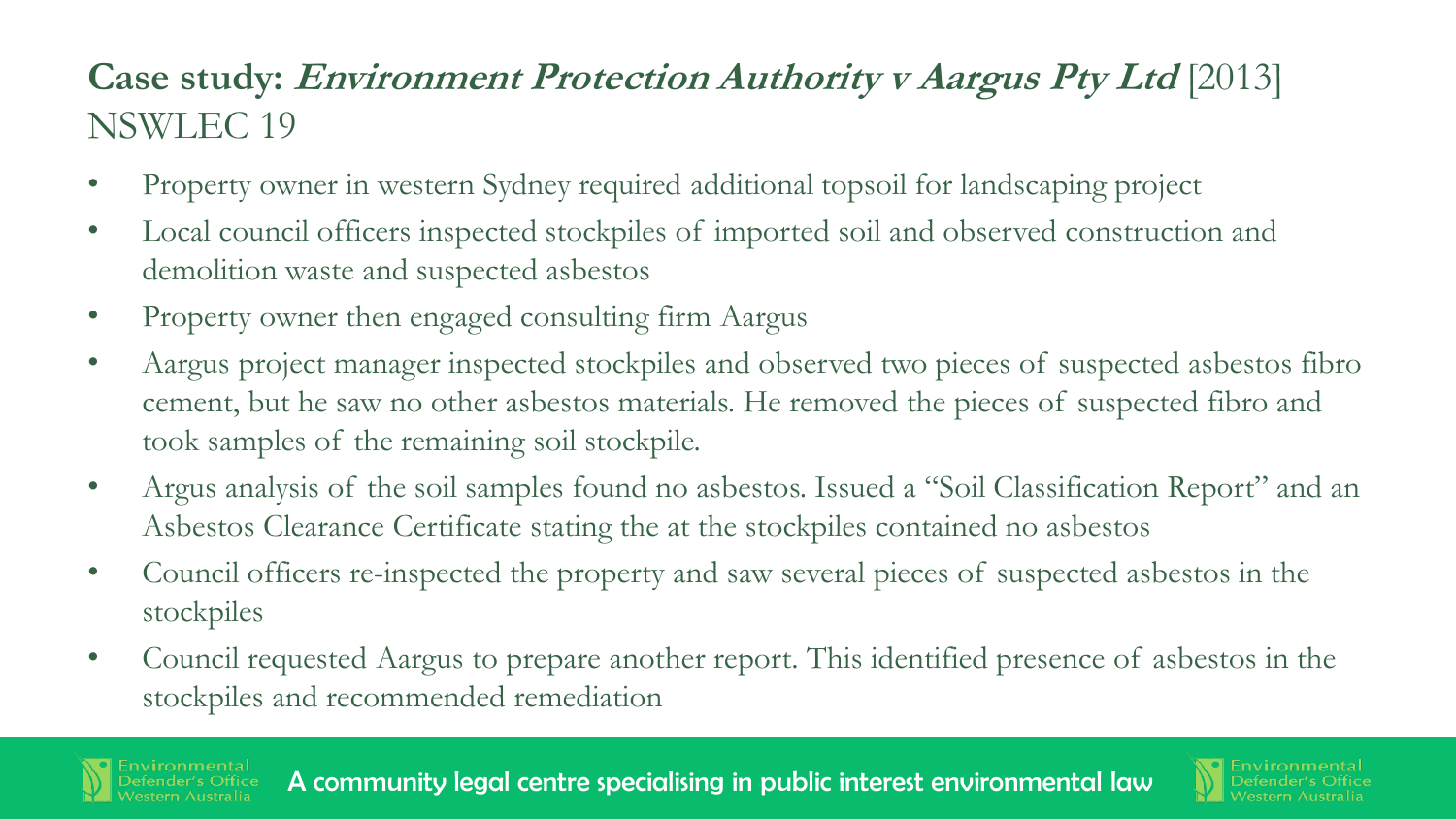#### **Environment Protection Authority v Aargus Pty Ltd** [2013] NSWLEC 19

- EPA inspection issued a clean up notice
- EPA also seized the pieces of possible asbestos in the bin outside the Aargus office which tested positively for asbestos. It then prosecuted Aargus, its project manager and its environmental manager for breach of section 144A of the Protection of the Environment Operations Act 1997:
	- "a person who supplies information, or causes or permits information to be supplied, that is **false or misleading in a material respect** about waste to another person in the course of dealing with the waste is guilty of an offence"
- Defendants pleaded guilty. Therefore only concerned with penalty
- The project manager admitted that statements in initial reports that no asbestos fibro was observed was misleading. He had in fact observed two pieces of suspected asbestos fibro in his first site visit.
- Consultant: "At the end of the day we're there to help the owners. We are engaged by the owners of the site, and it wasn't my intent to be misleading."
- The environmental manager made similar comments, emphasising a desire to minimise cost to the client.
- Court concerned with consultants' approach. Imposed fine.
- EPA sought publication of offence on consultant's website for 12 months. Not ordered by court. But risk still there.